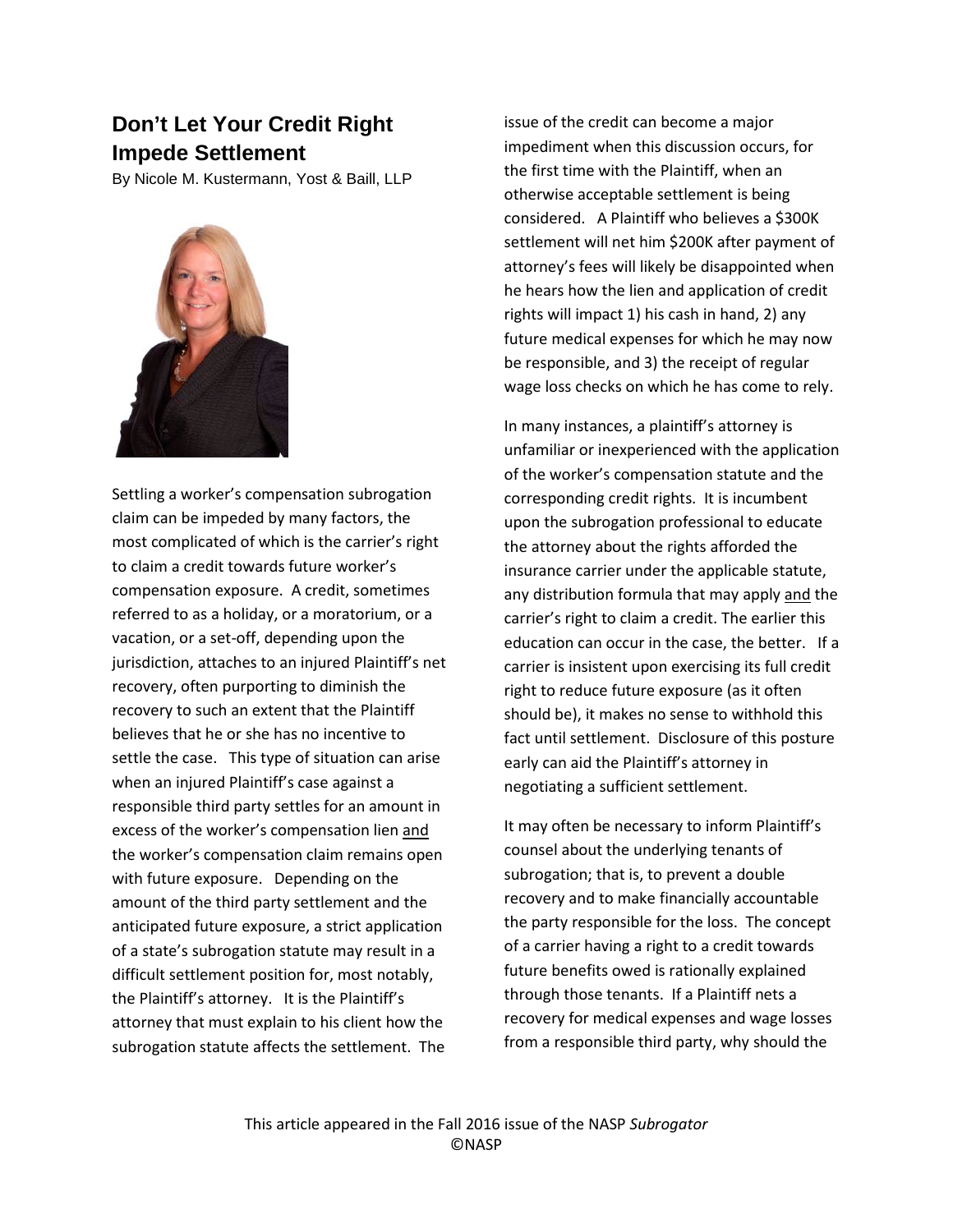worker's compensation carrier continue to bear the responsibility of making such payments into the future? If the carrier continues to pay benefits, the Plaintiff will reap a double recovery and the carrier will be bearing the burden that should be borne by the responsible party.

As rational as the above explanation may seem to subrogation professionals, such arguments are often not enough to persuade the Plaintiff and his attorney to accept what the statute affords. Thus, a stalemate might ensue or a ripe settlement possibility may be at risk unless the parties can work together on a compromise. Many creative options exist to settle a case that involves a carrier's right to claim a credit.

Consider the catastrophic injury case, with questionable liability, which settles for insurance policy limits of One Million dollars. In such a case, the policy limits tender should be accepted by the parties to avoid the uncertain and potentially detrimental results of a trial. In such a case, however, it will be clear that there will not be enough money to satisfy the injured worker's claim and the worker's compensation lien claim, notwithstanding the carrier's right to a claim a credit towards future worker's compensation benefits owed. An injured party may not be willing to settle in a situation where the settlement dollars go to 1) pay attorney's fees and costs, 2) pay the worker's compensation subrogation lien and 3) will be subject to a carrier's credit right. Out of a One Million dollar settlement, the injured party could net no unencumbered money out of the litigation

Recognizing the situation presented above, a subrogated carrier may decide to waive its lien

recovery in exchange for settling out or reducing the value of the future worker's compensation exposure. Alternatively, the carrier could propose waiving all or some of the credit, but taking more than its statutory share out of the settlement dollars. Another tactic is to suggest and negotiate a reduction of the Plaintiff's attorney's fee to get more money in the injured worker's pocket, money which could be excepted from the credit. This is the least likely of the proposals, but worth a try!

In many jurisdictions, the credit or off-set is not a dollar for dollar credit. That is, in most states recognizing a credit right, the insurance carrier must pay an attorney's fee towards the amount it is relieved of paying due to the credit. For example, if an injured plaintiff nets \$100K in a third party settlement, the worker's compensation will be entitled to a credit or setoff for the next \$100K in benefits owed to the injured party. The carrier must pay an attorney fee for the value it receives by having the future payments off-set. This attorney's fee is often commensurate with the contingent fee charged by the plaintiff's attorney in the third party case. As a simplified example, for each \$100 payment the carrier is relieved of paying in the future, it will actually owe \$33 (33%), until the \$100K net recovery is exhausted. The effect of this calculation is a reduced payment to the injured party (or his attorney) and an accounting headache for the insurance carrier.

To avoid the headache and administrative hassle of issuing partial payments as described above, a creative solution in settling a case involving a future credit is for the carrier to calculate the present value of the future credit exposure, and to offer to reduce its lien